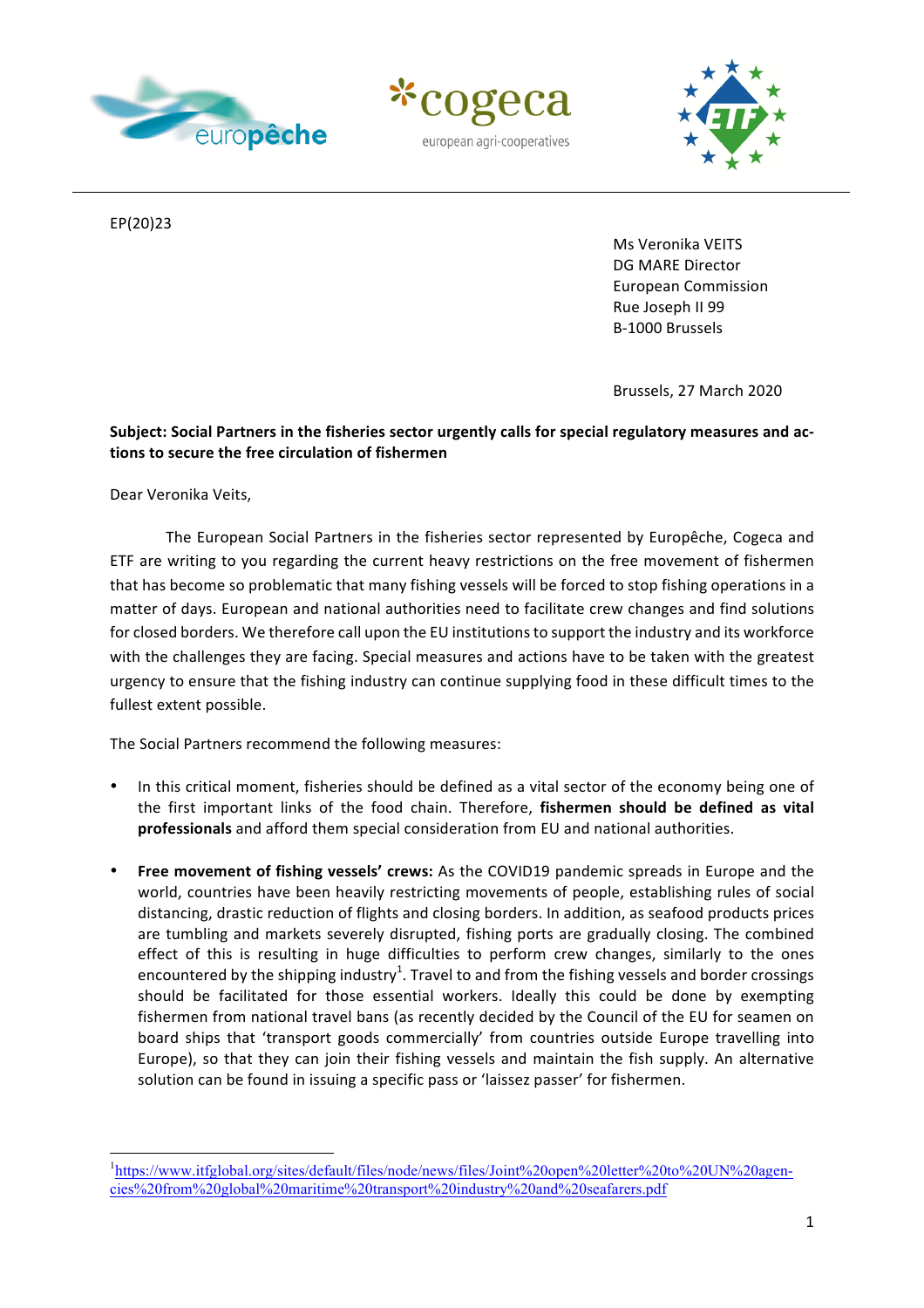The fishing industry employs a considerable number of international crew members, both EU and non-EU citizens, that should not fear being stuck at borders with all papers in order, regardless of their nationality. For this reason, the sector urges flexibility and assistance so as to help fishermen to continue working on vessels and be allowed to leave and return to their homes so that crew reliefs can continue to be effected. They should also be treated pragmatically when returning home from their ships and maintain ports open to the largest extent possible for disembarking crew. 

- **Protection of fishermen's health:** Fishing companies have been pro-active in guaranteeing the health protection of crews by following the best available recommendations from UN agencies. However, a tailor-made and standardised guidance to perform crew pre-boarding screening, at sea health-monitoring (management of suspect cases, hygiene measures, isolation, radio medical advice, reporting to the next port of call, ...), disembarkation of suspected and confirmed cases. Effective and quick tests should be put in place when a crew is replacing another, whenever possible and allowed according to the measures taken by the port/flag state country. Fishermen shall be provided with necessary Personal Protection Equipment (PPE) In accordance with national legislation adopted by the flag State based on Directives 92/29/EEC and (EU) 2017/159, fishermen shall have access to medical care on board and to emergency medical treatment, taking into consideration the limitations associated with work on board fishing vessels. Some measures, such as the social distancing, are hard to physically implement on board fishing vessels, therefore, health authorities of Member States in close cooperation with the European Commission should develop precise guidelines and provide assistance to implement the recommendations to prevent protect the health of fishermen and minimise any risk.
- **Maximum period of service**: At their own request, or due to the absence of crew replacing them and/or due to the absence of flights from their expected port of landing to their home country, fishermen may have to spend longer periods on board ships than specified in their employment agreements or under applicable national laws. We therefore call upon flag and port States to apply a pragmatic approach to such situations and, on a case-by-case basis, permit crew members to remain on board for a reasonable period beyond their scheduled tours of duty in view of the implications of the pandemic, bearing in mind that fishing vessels need to sail fully crewed for safety reasons based on international agreements. This shall require the informed and explicit consent of the concerned fishermen, unless otherwise provided by the port State authorities which may prevent fishermen to come ashore.
- **Fishermen's certificates:** In view of travel restrictions, fishermen may be forced to spend longer periods on board than usual as they are not being allowed to leave the vessel. Moreover, some training institutes have closed to contain the spread of the virus. This may therefore result in fishermen not being able to do the necessary training required for an extension of their certificate(s) and therefore, one or more of their certificates may expire. This in turn could lead to problems with the vessels' safe manning certificates and their ability to sail. We call on flag and port States to show pragmatism by extending the validity of the certificates by at least 3 months. In order to be effective this would require action in the regional Port State Control Regimes all around the globe.